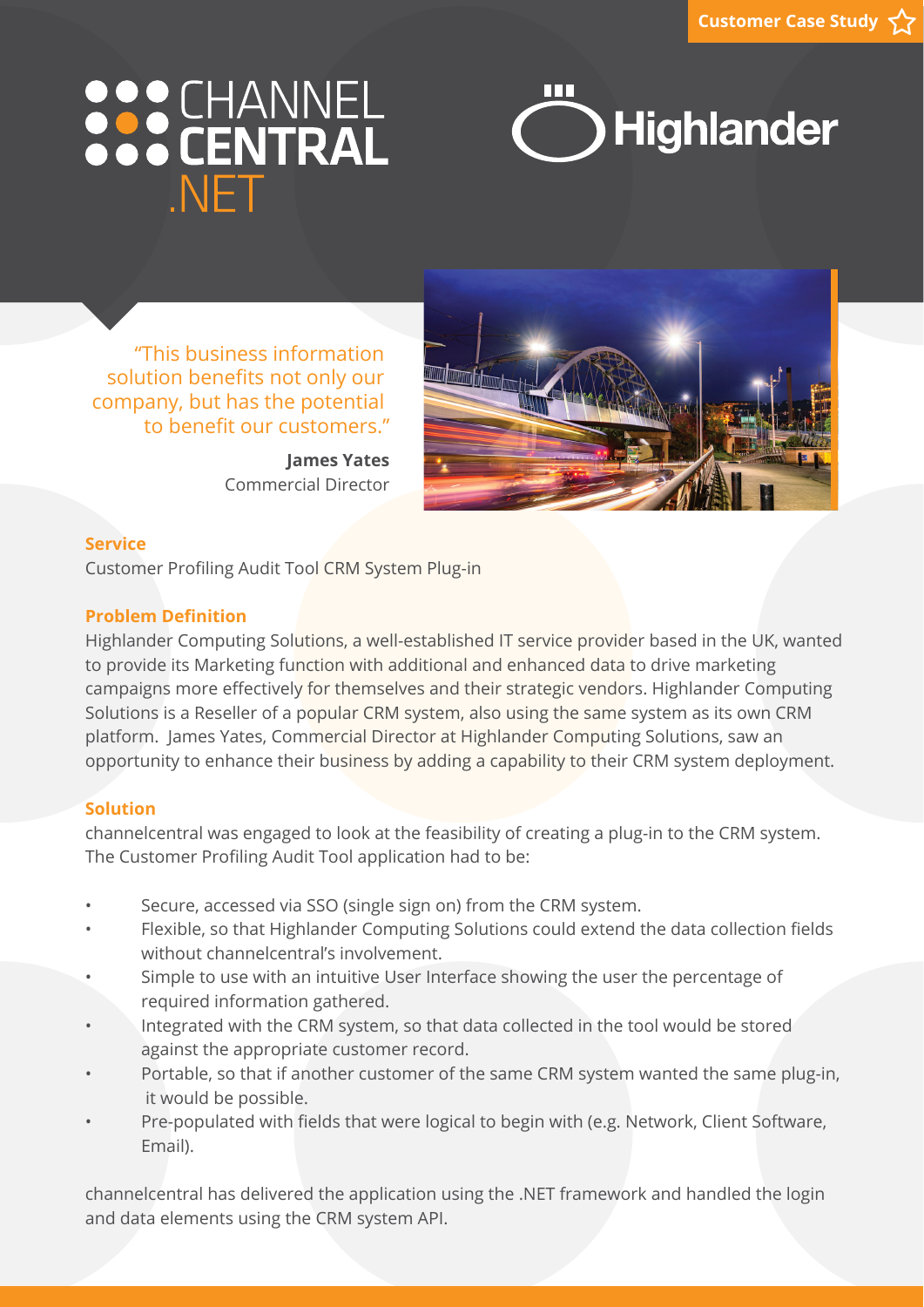### **Business Results**

Since the launch of the Customer Profiling Audit Tool, Highlander Computing Solutions has gained a greater knowledge of its customers and their needs. This data captured using the Customer Profiling Audit Tool, enables Highlander Computing Solutions to be more proactive with customers e.g., knowing that customers are using an Operating System version that is reaching end of life, allows Highlander Computing Solutions to offer proactive migration solutions. The Customer Profiling Audit Tool Customers who may benefit from refreshing their hardware or software can be alerted.

When Vendors engage with Highlander Computer Solutions to do marketing campaigns, they are amazed at how easy it is to target prospective customers for their solutions using the Customer Profiling Audit Tool. Instead of 'scattergun' marketing Highlander Computing Solutions can facilitate campaigns that are relevant and resonate with customers.

As a CRM system Reseller, Highlander Computing Solutions can already help organizations; the Customer Profiling Audit Tool plug-in created for their own deployment can also benefit those businesses too.



#### **Customer Delight One Year On**

Highlander continues to give very positive feedback on the Customer Profiling Audit Tool. As is common with CRM related projects, Highlander did experience some initial resistance by staff to using the tool; not in using the tool itself, but in contacting customers to find out information that maybe they thought customers would think they already knew. However, Highlander staff found that their customers were really pleased to be approached and asked as it made interaction relevant. Customers (and Vendors) have been delighted with more relevant targeting and the Customer Profiling Audit Tool has improved the customer relationships.